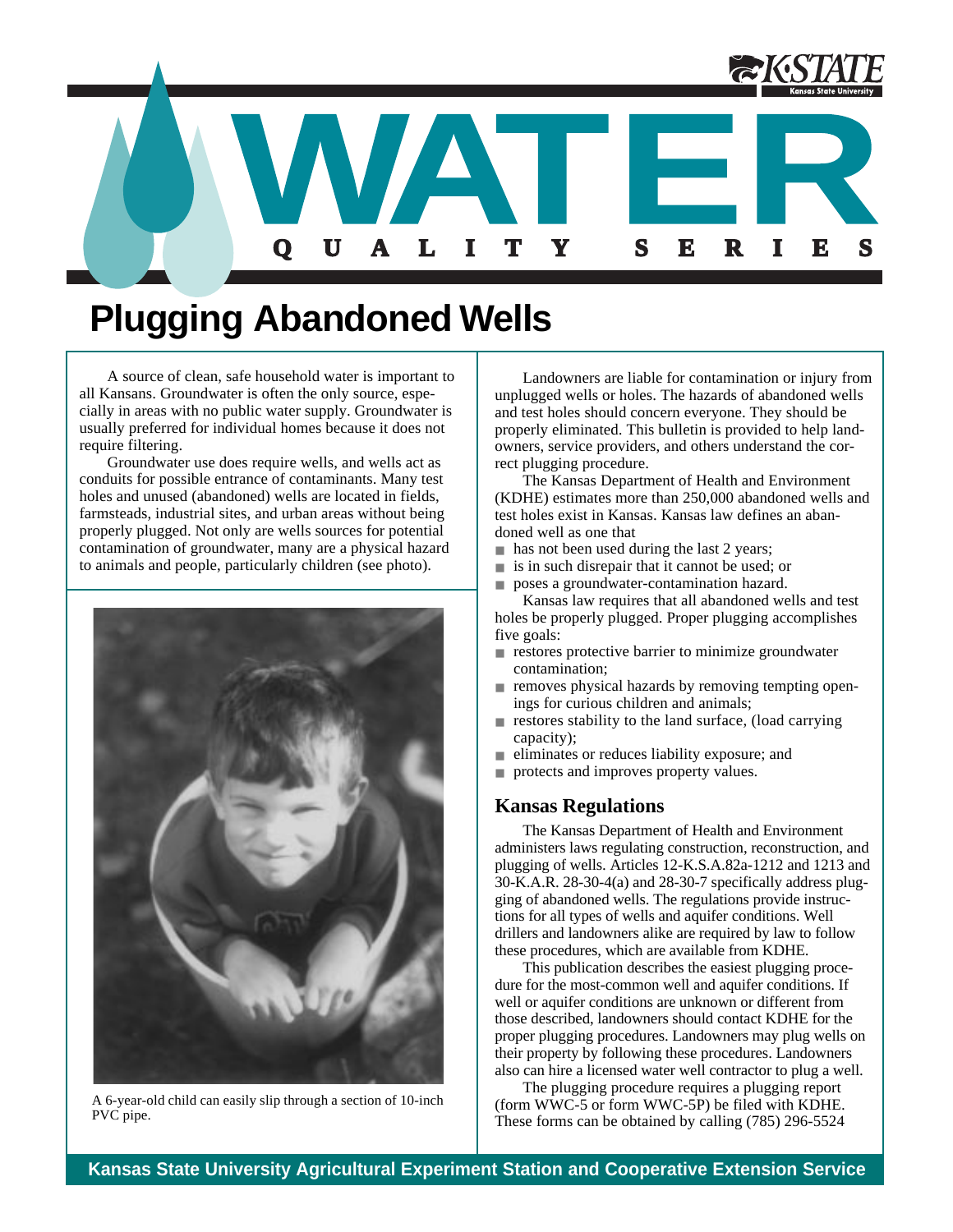and are frequently available locally through county health or Extension offices. Failure to file this report documenting proper closure leaves the owner liable for contamination. Documentation of the plugging procedure transfers the burden of proof to the complainant.

# **Aquifer Classification**

Often times for older wells, little specific information is available about the well or the aquifer source. The type of aquifer or water formations penetrated by the well must be known for proper plugging. Sometimes this information can be obtained by asking questions of knowledgeable sources. Well logs for the actual well or nearby wells may be available from local drillers or KDHE. Geological and groundwater reports are available for most counties. Check the library or call the Kansas Geological Survey at (785) 864-3965.

A little must be know about the soil and geology (sand, gravel, clay, rock) of the well in order to ensure plugging will restore the integrity of the formation. Aquifers, the permeable water-bearing materials supplying a well, are classified based on the geology of the formation.

When water from the surface moves directly into an aquifer, it is called unconfined. Confined aquifers, on the other hand, have impervious layers that significantly restrict direct local recharge from the surface. Water in confined aquifers may be under pressure greater than atmospheric, and water rises above the restricting layer (artisan).

When the water-bearing layer is made up of individual grains of sand and gravel, the aquifer is called unconsolidated. All other aquifers are considered to be consolidated aquifers, often referred to as rock aquifers. Thus, there are four types of aquifers: unconfined-unconsolidated, unconfined-consolidated, confined-unconsolidated, and confined-consolidated.

Many aquifers are more complex than this simplified explanation. A consolidated formation may have several water-bearing zones separated by confining layers of varying permeability. Each zone may have a different yield and water quality. Good quality may lie above, below, or between zones of poor-quality water. Experienced well drillers recognize and note these differences as the well is drilled and connect or exclude various zones, based on the quality and quantity of water needed.

The procedure described here applies when plugging wells located in unconfined aquifers with unconsolidated formations. If it is suspected the formation is rock (consolidated formation), has confining layers, or the well penetrates multiple water-bearing formations, contact KDHE before proceeding or hire a licensed well driller to do the plugging. Do not attempt to use these procedures to plug wells in conditions other than unconfined and unconsolidated.

The procedure described generally applies to the sand and gravel aquifers shown in Figure 1. Other areas may not be sand and gravel aquifers. Generally, shallow wells (less than 50 feet near streams and 100 feet on uplands), can be plugged with this procedure. Large-diameter (12 inches or more) irrigation, industrial, or municipal wells also might be best handled by a licensed well driller.

# **Well Classification**

Wells are classified according to construction. Understanding well construction methods is important because different types of wells require different plugging procedures. The oldest type is the dug well. These are large diameter, relatively shallow, hand-dug wells, usually lined with rock or brick. Typical dug wells are 3 to 6 feet in diameter and 15 to 50 feet deep (see Figure 2). The depth depends on depth to water, and size can vary from 2 feet in diameter to larger than 30 feet.

A driven well, used mainly for shallow, unconsolidated aquifers, is named for the process of driving the suction pipe with screened section into the sandy water-bearing formation. These wells are generally small in diameter with pipe sizes of 1 to 2 inches for home water supplies and up to 6 inches for irrigation and livestock wells. Driven wells are limited to sandy formations with high water tables,



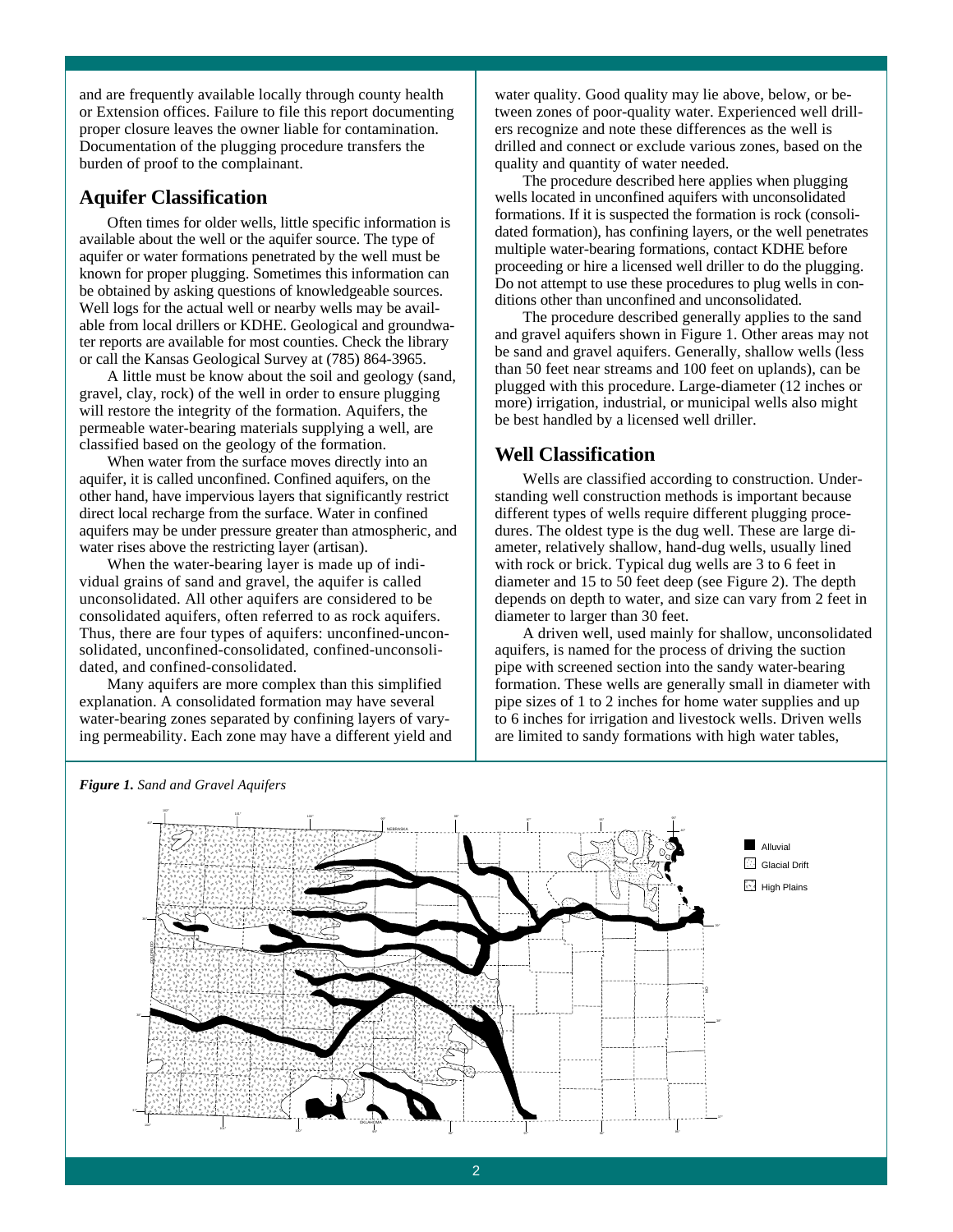

where centrifugal or shallow well jet pumps can be used. Driven or sandpoint wells are still being installed. To be legal, however, they must be grouted to a depth of 20 feet or to the water table. Because of shallow depths and grouting difficulties, they are discouraged for domestic use.

The drilled well is the most common type of well in Kansas (see Figure 3). Typically, a hole is drilled into the aquifer, and a casing 3 to 8 inches smaller than the bore hole is installed. Domestic and livestock watering wells are generally 4 to 10 inches in diameter, while irrigation wells generally range from 10 to 18 inches.

The depth of a drilled well varies depending on the aquifer and water depth. Depths greater than 300 feet are common in some places. The small-diameter well casings, usually 6 inches or less, are generally installed in bore holes only a few inches larger than the casing. Typically, the casing is inserted after the bore hole is drilled.

For large-capacity wells for irrigation, industrial, or municipal uses, the casing is installed into oversized holes. The space between the casing and bore hole is filled with gravel. This gravel pack allows unrestricted water flow into the perforated portion of the casing and acts as a filter to retain the aquifer particles. Near the surface, this space is filled with grout to prevent water movement from the surface along the casing.

Prior to 1975, grouting was not required and the common practice was to gravel pack to very near the surface to induce the greatest yield possible. This practice made flow along the outside of the casing an easy pathway for contaminants to enter the groundwater from the surface.

### **Plugging Procedure**

The plugging procedure described is for wells in an unconfined-unconsolidated aquifer (figures 2, 3, and 4 ). If the well has more than one water-bearing layer, penetrates a confining layer (aquiclude), or is into rock, contact KDHE to make certain of the proper plugging procedure or hire a licensed well driller. Plug wells using these steps:

**Step 1**. **Prepare site.** Remove all pumping equipment and any foreign objects from the well and remove debris from the surface around the well site.

**Step 2. Remove top of casing.** Excavate around the casing of a drilled or driven well to a depth that allows the casing to be cut off at least 3 feet below the surface. The more casing removed the better.

*Figure 2. Plugging Diagrams for a Hand-dug Well Figure 3. Plugging Diagram for a Drilled Well in an Unconfinedunconsolidated Aquifer*



*Figure 4. Plugging Diagram for a Drilled Well Without Proper Grouting in an Unconfined-unconsolidated Aquifer*



When excavating around the old casing, look for evidence that the well was properly grouted (Figure 3). Establishing a proper seal is critical to preventing contaminants from migrating along the outside of the casing. When a well does not have a proper grout seal, it should be restored. This requires 20 feet of excavation around the outside of the casing to allow placement of the grout. However, if it is possible to excavate this deep, the casing should be removed to this depth rather than be grouted.

Since deep excavation of a nongrouted well is often not practical, another option is to extend the plug beyond the edges of the original bore hole at least 1 foot outside the casing in all directions. This mushroom plug, shown in Figure 4, will help prevent water movement along the out-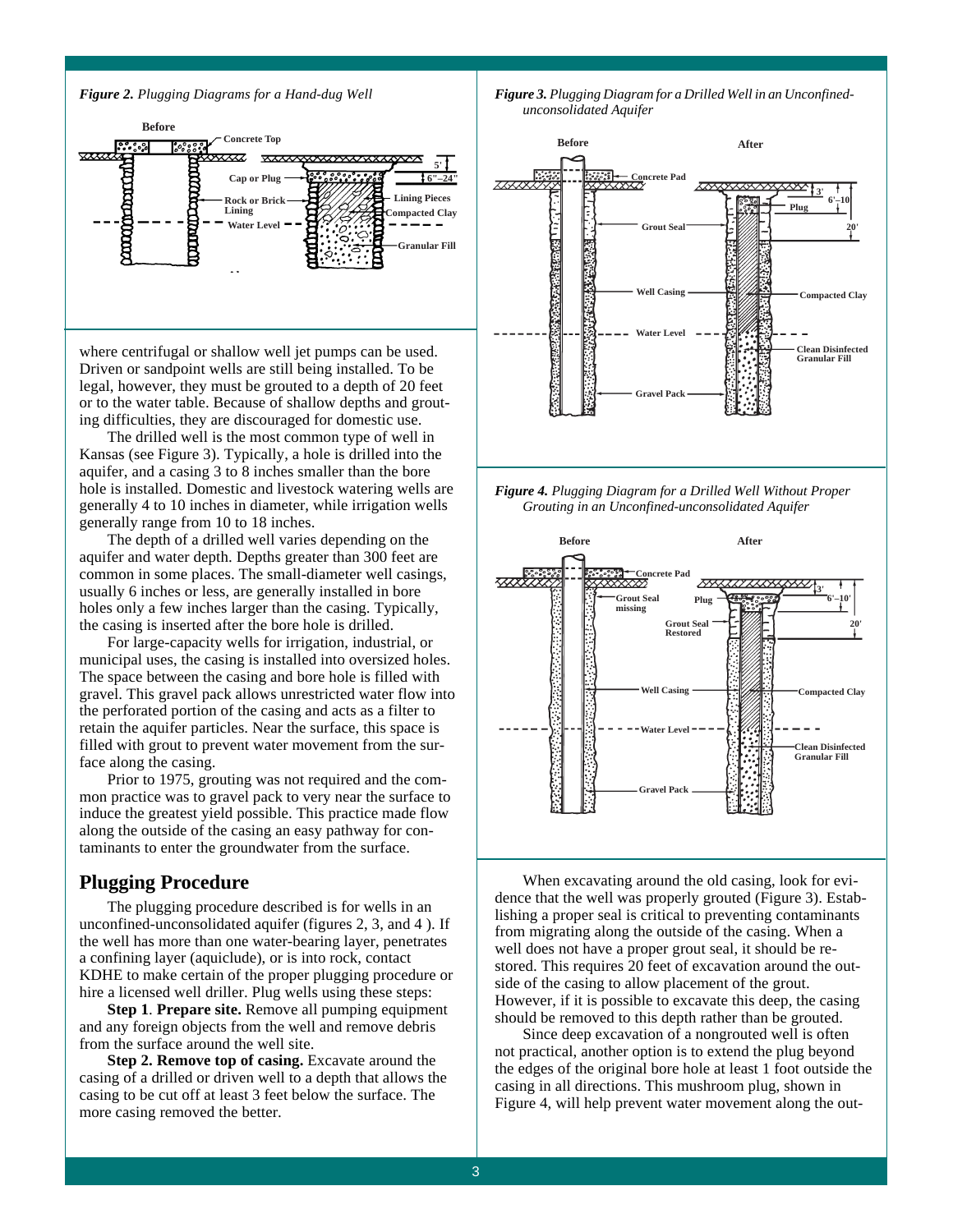side of the casing. Deeper excavation than the 3-foot minimum around the casing is especially desirable when no grouting exists outside the casing.

In dug wells, the casing of the well is the rock or brick lining of the well. This lining can be used as part of the fill material. The lining for dug wells should be removed to a depth of at least 5 feet. Be certain to mix lining material with fill material (see steps 4 and 5).

**Step 3. Disinfect water.** Existing bacteria or bacteria carried to the water by the fill material should be killed. This helps prevent contamination of nearby wells. Determine the amount of chlorine necessary by measuring the depth of water and diameter of the well and estimating the amount of water in the well. Then use Table 1, which lists the amount of chlorine product to add to produce a solution concentration in the well of approximately 500 milligrams per liter of chlorine.

The amount of chlorine needed depends on the product concentration. Four concentrations representing various chlorine products from household bleach (5.25 percent) to dry chlorine disinfectant (70 percent) are shown in Table 1. When dry chlorine is used, dissolve it in water before adding it to the well to make certain the material does not settle to the bottom.

If no working wells are within 100 feet of the abandoned well being plugged, the concentration of chlorine could be halved since bacteria migration beyond 100 feet is unlikely.

*Example:* A 6-inch diameter well, 60 feet deep, has 20 feet of water present. How much chlorine is needed for disinfection?

At the intersection of the 6-inch and 5.25-percent column in Table 1, 1.8 fluid ounces of bleach is needed for each foot of water, so 36 ounces, or 2.25 pints,  $(1.8 \times 20)$  of bleach should be added.

**Step 4**. **Fill water zone with clean porus material.** Approved fill material is sand and gravel of less than 1-inch diameter. Generally the preferred fill is washed, course river sand. The fill material is chlorinated when it is added to the previously disinfected water in step 3.

Table 1 also shows the volume of fill needed per foot of well for various diameter holes. The water in the well may rise as the sand is added, depending on the permeability of the formation and the fill material. Estimate the volume of fill needed to avoid filling above the normal water level. Measure the normal water level using a weighted string that just touches the water surface. Mark the string with a knot at the top of the casing. Begin adding fill, but periodically check progress of the fill. Once the weight touches the top of the fill at the marked spot, stop adding fill. Even though the water level may have risen, add fill only to the original water level. Any water above the normal water level should be removed by pumping or allowed to soak away with time. The use of course sand and slow addition to the well will prevent bridging of the sand at the water surface. The sound of the sand hitting the water surface should be heard.

In dug wells, more fill than predicated from the table generally is required to fill this zone because mud in the bottom of the well compresses and voids in the rock lining. It may be necessary to bring as much as 30 percent more fill than predicted from the table.

|                     |                | Amount of product to disinfect 1 foot (a) |                 |        |              |       |
|---------------------|----------------|-------------------------------------------|-----------------|--------|--------------|-------|
|                     | Volume of well |                                           | Liquid chlorine |        | Dry chlorine |       |
|                     | per foot       |                                           | (fluid ounces)  |        | (dry ounces) |       |
| Diameter of opening | gal/ft         | $ft^3/ft^{(b)}$                           | 5.25%           | 10%    | 65%          | 70%   |
| 2 inches            | 0.16           | 0.02                                      | 0.20            | 0.10   | 0.02         | 0.02  |
| 3 inches            | 0.37           | 0.05                                      | 0.45            | 0.22   | 0.05         | 0.02  |
| 4 inches            | 0.65           | 0.09                                      | 0.80            | 0.42   | 0.07         | 0.07  |
| 5 inches            | 1.02           | 0.14                                      | 1.25            | 0.65   | 0.10         | 0.10  |
| 6 inches            | 1.47           | 0.20                                      | 1.80            | 0.95   | 0.15         | 0.15  |
| 8 inches            | 2.61           | 0.35                                      | 3.20            | 1.67   | 0.27         | 0.25  |
| 10 inches           | 4.08           | 0.55                                      | 5.00            | 2.60   | 0.42         | 0.40  |
| 12 inches           | 5.88           | 0.79                                      | 7.20            | 3.75   | 0.60         | 0.55  |
| 14 inches           | 8.00           | 1.07                                      | 9.77            | 5.12   | 0.82         | 0.77  |
| 16 inches           | 10.44          | 1.40                                      | 12.77           | 6.67   | 1.07         | 1.00  |
| $1.5$ feet          | 13.22          | 1.77                                      | 16.17           | 8.45   | 1.35         | 1.25  |
| 2.0 feet            | 23.50          | 3.14                                      | 28.75           | 15.05  | 2.42         | 2.25  |
| $2.5$ feet          | 36.72          | 4.91                                      | 44.92           | 23.50  | 3.77         | 3.50  |
| $3.0$ feet          | 52.88          | 7.07                                      | 64.70           | 33.85  | 5.42         | 5.05  |
| 4.0 feet            | 94.00          | 12.57                                     | 115.02          | 60.15  | 9.65         | 8.97  |
| 5.0 feet            | 146.9          | 19.64                                     | 179.75          | 94.00  | 15.07        | 14.00 |
| 6.0 feet            | 211.5          | 28.27                                     | 258.75          | 135.37 | 21.72        | 20.17 |
| 7.0 feet            | 287.9          | 38.48                                     | 352.25          | 184.25 | 29.55        | 27.45 |
| 8.0 feet            | 376.0          | 50.27                                     | 460.25          | 240.65 | 38.60        | 35.85 |
| 9.0 feet            | 475.9          | 63.62                                     | 582.25          | 304.50 | 48.87        | 45.37 |
| $10.0$ feet         | 587.5          | 78.54                                     | 719.00          | 376.00 | 105.32       | 56.02 |

*Table 1. Computing Volume of Fill Material and Disinfectant for Wells*

(a) 500 mg/L concentration of chlorine; 128 oz. = 1 gallon

(b) 27 ft<sup>3</sup> = 1 cubic yard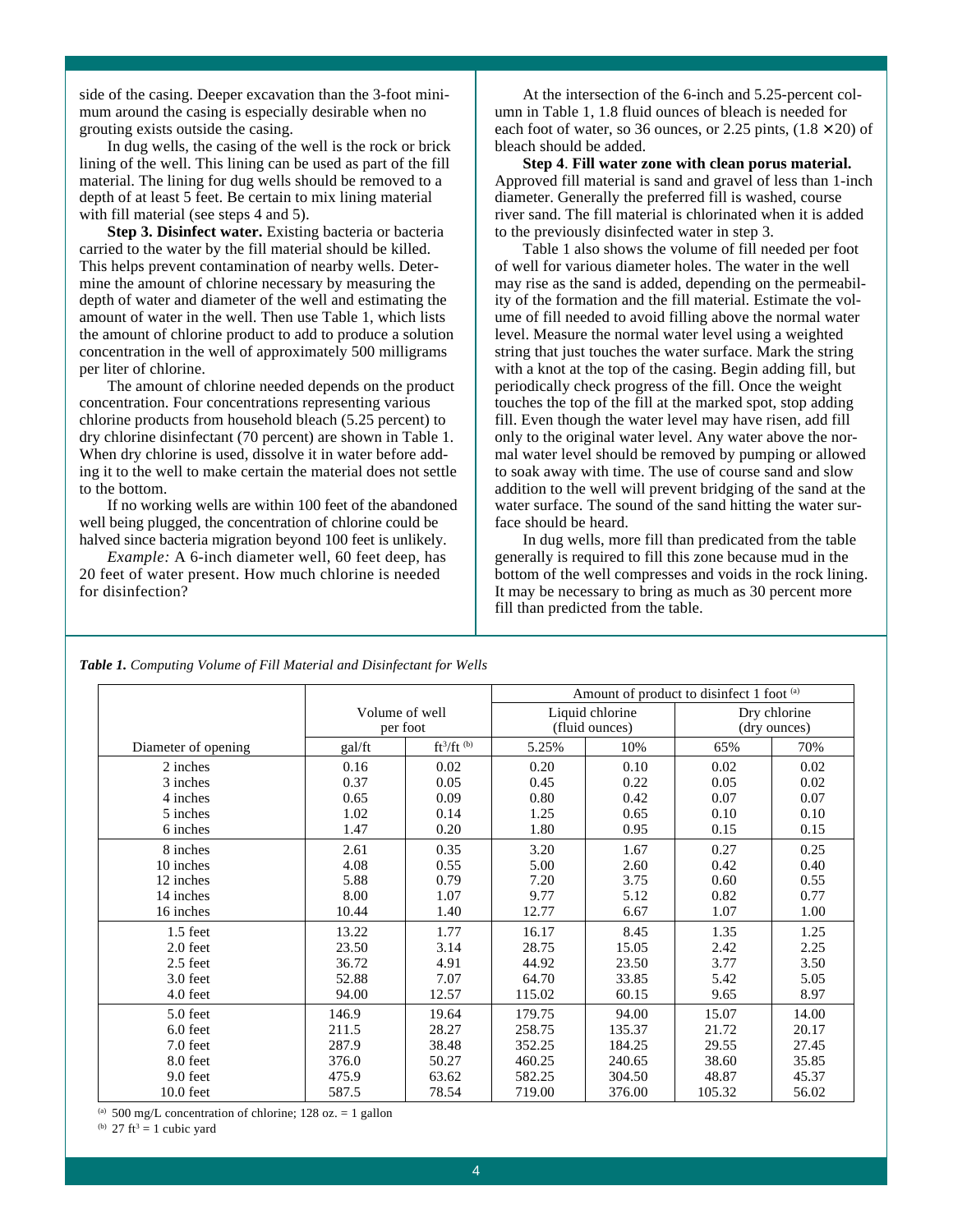Although the lining rocks can be added in either the sand or subsoil layers, it is preferable to add with the subsoil as discussed later. This will keep the water-bearing area much cleaner, as it is difficult to remove the rock lining without a lot of debris from the surface falling into the well.

In some wells, especially those less than 20 feet deep, there may not be enough volume to dispose of the rocks in the subsoil layer only. In this case, some of the rock lining should be placed in the fill. Generally, the rock or brick lining can be pried loose with large pry bars. However, a backhoe or front-end loader may be desirable for largediameter wells. When using heavy equipment, the surface soil around the well site should be scraped away to expose the subsoil layer. As the rock walls are added, be certain to add sufficient fill material to eliminate any voids among the rocks.

*Example:* For the 6-inch diameter well with 20 feet of water, how much sand is required?

From Table 1, at the intersection of 6-inch diameter and the column from the left side, 0.20 cubic foot of fill is needed for each foot of the 20-foot water zone, therefore, 4 cubic feet  $(0.20 \text{ ft}^3/\text{ft} \times 20 \text{ ft})$  of fill is needed. Since there are 27 cubic feet per cubic yard, 4 cubic feet equals 0.15 cubic yard.

**Step 5. Add compacted subsoil above the water zone.** The casing above the water level is filled with natural subsoil clay material (subsoils low in organic matter and other potential contaminants) and compacted to form a solid column. The subsoil should be placed in a dry hole. The subsoil should be damp to allow it to compact easily. The clay fill should be placed in layers not exceeding 2 feet.

For small-diameter wells, a section of steel pipe with a cap on one end attached to a rope makes a good tamping tool. The fill should stop at least 3 feet below the top of the casing (6 feet below the surface) to leave adequate space for an approved plug.

Dug wells are filled to no more than 5 feet below the surface. At this point, the rock lining and subsoil fill should be leveled off.

**Step 6**. **Place approved grout plug.** Pour the approved grout material into the drilled or driven well casing making a plug at least 3 feet thick, the minimum required. In a dug well, the plug of approved grout material is 6 to 24 inches thick. KDHE-approved grout material includes commercial hole plug sodium bentonite clay, cement, and neat cement. Cement grout is a mixture of equal volumes of portland cement and sand. Use 10 to 12 gallons of water for each bag of cement. Neat cement is a mixture of portland cement and water, and 5 to 6 gallons of water should be used for each 94-pound bag of cement.

Sodium bentonite clay, normally sold in 50-pound bags that contain 0.7 cubic foot, is recommended for use because it is easy to handle, remains pliable, and expands when in contact with water. Because of bentonite's expansive and pliable nature, it will conform to the uneven rock edges and expand to fill voids in the wall. If any settlement should occur, the bentonite seal will not crack or lose its integrity.

Table 2 provides information to help determine the number of bags of sodium bentonite clay needed for placing the plug or filling the entire well with bentonite. A cement

*Table 2. Number of Bags of Sodium Bentonite Clay Needed for Various Well Diameters*

| Diameter<br>of opening<br>(inches) | Feet of fill<br>per bag <sup>(a)</sup> | Bags <sup>(a)</sup><br>per foot | Bags <sup>(b)</sup><br>per<br>3-foot plug |
|------------------------------------|----------------------------------------|---------------------------------|-------------------------------------------|
| 2                                  | 35.0                                   | 0.03                            | 0.1                                       |
| 3                                  | 14.0                                   | 0.07                            | 0.2                                       |
| 4                                  | 7.8                                    | 0.13                            | 0.4                                       |
| 5                                  | 5.0                                    | 0.20                            | 0.6                                       |
| 6                                  | 3.5                                    | 0.29                            | 0.9                                       |
| 8                                  | 2.0                                    | 0.50                            | 1.5                                       |
| 10                                 | 1.3                                    | 0.79                            | 2.4                                       |
| 12                                 | 0.9                                    | 1.13                            | 3.4                                       |
| 14                                 | 0.7                                    | 1.53                            | 4.6                                       |
| 16                                 | 0.5                                    | 2.0                             | 6.0                                       |
| 18                                 | 0.4                                    | 2.5                             | 7.5                                       |

(a) Table values based on 50-pound bags, which have a volume of  $0.7$ ft<sup>3</sup> per bag.

(b) Additional bags are required for mushroom plugs extending outside the casing (see step 6).

plug must be much thicker and may need reinforcing to have enough strength to prevent cracking and collapse.

*Example:* A 6-inch diameter well is ready for the plug material. How many bags of bentonite are needed?

From Table 1, a 6-inch diameter well has a volume of 0.2 cubic feet per foot of casing. A typical bag of bentonite contains 0.7 cubic feet of material. Dividing 0.7 cubic feet per bag by 0.2 cubic feet equals 3.5 feet of casing per bag. Therefore, one bag will make a 3.5-foot plug inside the well casing. Several more bags will be needed to make the mushroom plug on top to protect the outside of the casing (see step 2).

*Example:* A 4-foot diameter well is ready for the plug material. How many bags of bentonite are needed?

Since bentonite is expansive, the minimum 6-inch plug will be used. Remember, the plug should extend beyond the rock lining to the original hole diameter. For this example, assume the rock lining is 1 foot thick; therefore a 6-foot diameter plug must be placed.

From Table 1, a 6-foot diameter hole requires 28.27 cubic feet of material. Since only a 6-inch plug is required, only 14.14 cubic feet of material is needed. Dividing 14.14 cubic feet by 0.7 cubic foot per bag determines that 20.2 bags (round up to 21 bags) are needed.

**Step 7. Fill hole at top.** Once the grout plug and mushroom cap have been completed, the remaining hole above the plug should be filled. Subsoil material can be placed in the bottom of the hole and compacted as the fill progresses in layers of 6 inches. Topsoil should be used in approximately the top foot of the hole. The fill should be mounded up at least 10 inches in the center to allow for settling and drainage away from the fill site.

**Step 8. File the plugging report.** Abandoned wells are an environmental and safety hazard. They are a liability. Following the plugging procedure described here and filing form WWC-5P or WWC-5 with KDHE to document the action minimizes further liability.

The well is not legally plugged until the form is filed. WWC-5 is the form used by drillers for reporting a new well.